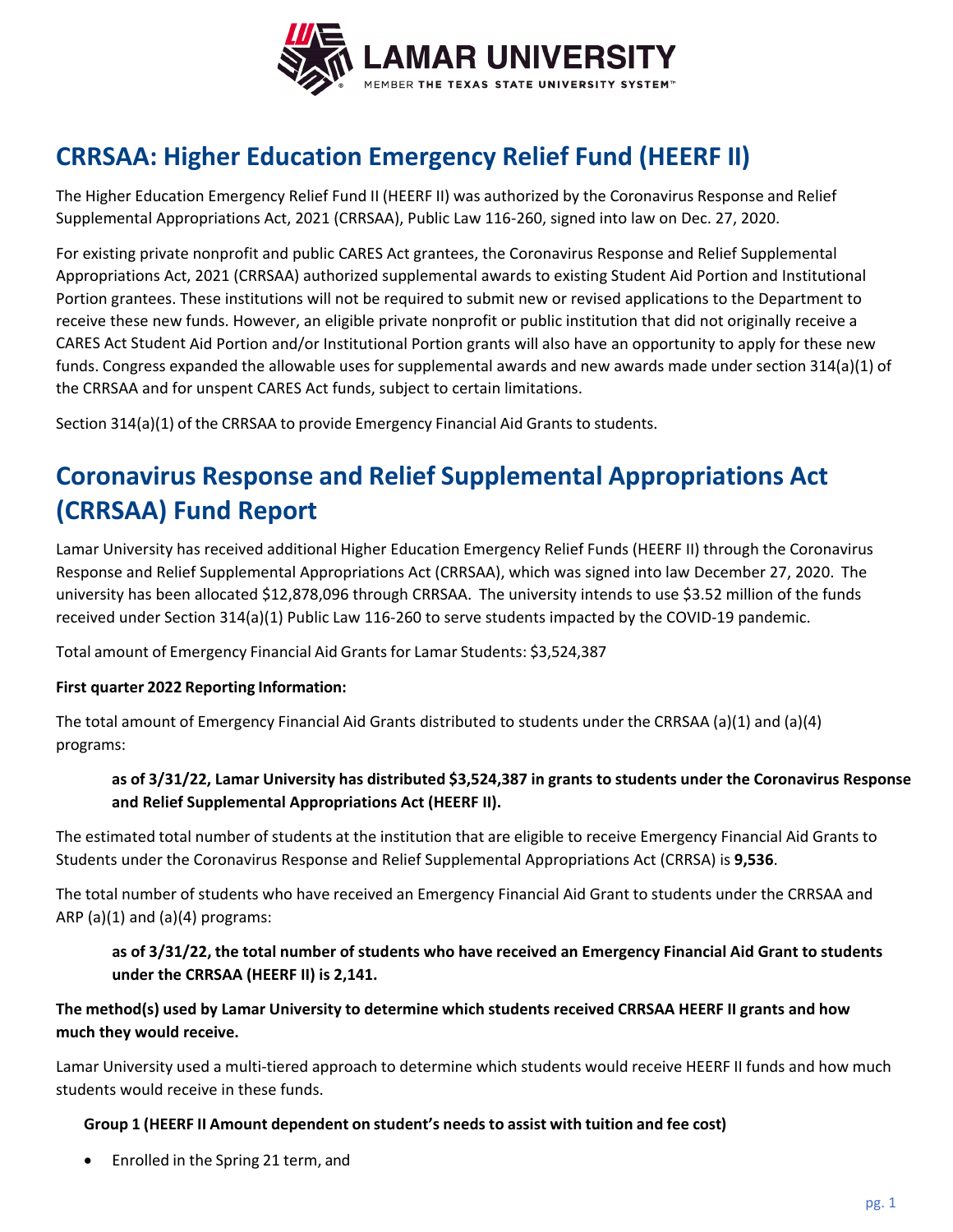

- Identified as having difficulty paying their tuition and fees and at risk of being dropped from their Spring 21 courses on 2/15, and
- Have a valid 2020-2021 ISIR on file with the University and determined to be meeting general Title IV eligibility requirements, and
- Have an Emergency Aid Application on‐file, completed on or after January 22, 2021

#### **Group 2 (\$400‐\$2000)**

- Students who were identified as having a remaining unmet need greater than \$7200, and
- Enrolled in the Spring 21 semester, and
- Have a valid 2020-2021 ISIR on file with the University and determined to be meeting general Title IV eligibility requirements, and
- Have an Emergency Aid Application on‐file, completed on or after January 22, 2021

Students had until March 7, 2021 to apply. The award amounts for group two was based on the needs identified by the student on their Emergency Aid Application and the funding model below:

| <b>Impact Component</b>     | <b>Grant amount**</b> |  |  |
|-----------------------------|-----------------------|--|--|
| Food Insecurities           | \$750                 |  |  |
| <b>Housing Insecurities</b> | \$1500                |  |  |
| Technology needs            | \$400                 |  |  |
| Medical                     | \$500                 |  |  |
| Child or Dependent Care     | \$500                 |  |  |

#### **Funding Model: Max of \$2,000 \***

*\* Fully online students will have a max award of \$1,000 due to reduced rate tuition.*

#### **Group 3 (HEERF II amount dependent on student's needs to assist with the student's Cost of Attendance)**

- **Group 3‐A (Up to \$3000)** Students with Spring 21 past due balances between \$501‐\$3500, who were enrolled in the Spring 21 term, and have a valid 2020‐2021 ISIR on file with the University (determined to be meeting general Title IV eligibility requirements), with an Emergency Aid Application on‐file, completed on or after January 22, 2021. Students had until May 21, 2021 to apply.
	- **Group 3‐B** On‐campus students enrolled in six or more hours for the Summer 21 term, with a valid 2020‐2021 ISIR on file with the University (determined to be meeting general Title IV eligibility requirements), with an Emergency Aid Application on‐file, completed on or after January 22, 2021. Student had until May 26, 2021 to apply. Students were awarded based on enrollment level, see the chart below.

| <b>HEERF II Summer Award</b> |                 |  |  |
|------------------------------|-----------------|--|--|
| <b>Hours Enrolled</b>        | Award<br>Amount |  |  |
| $6-8$ Hrs                    | \$2,000         |  |  |
| 9-11 Hrs                     | \$3,000         |  |  |
| $12 + Hrs$                   | \$4.000         |  |  |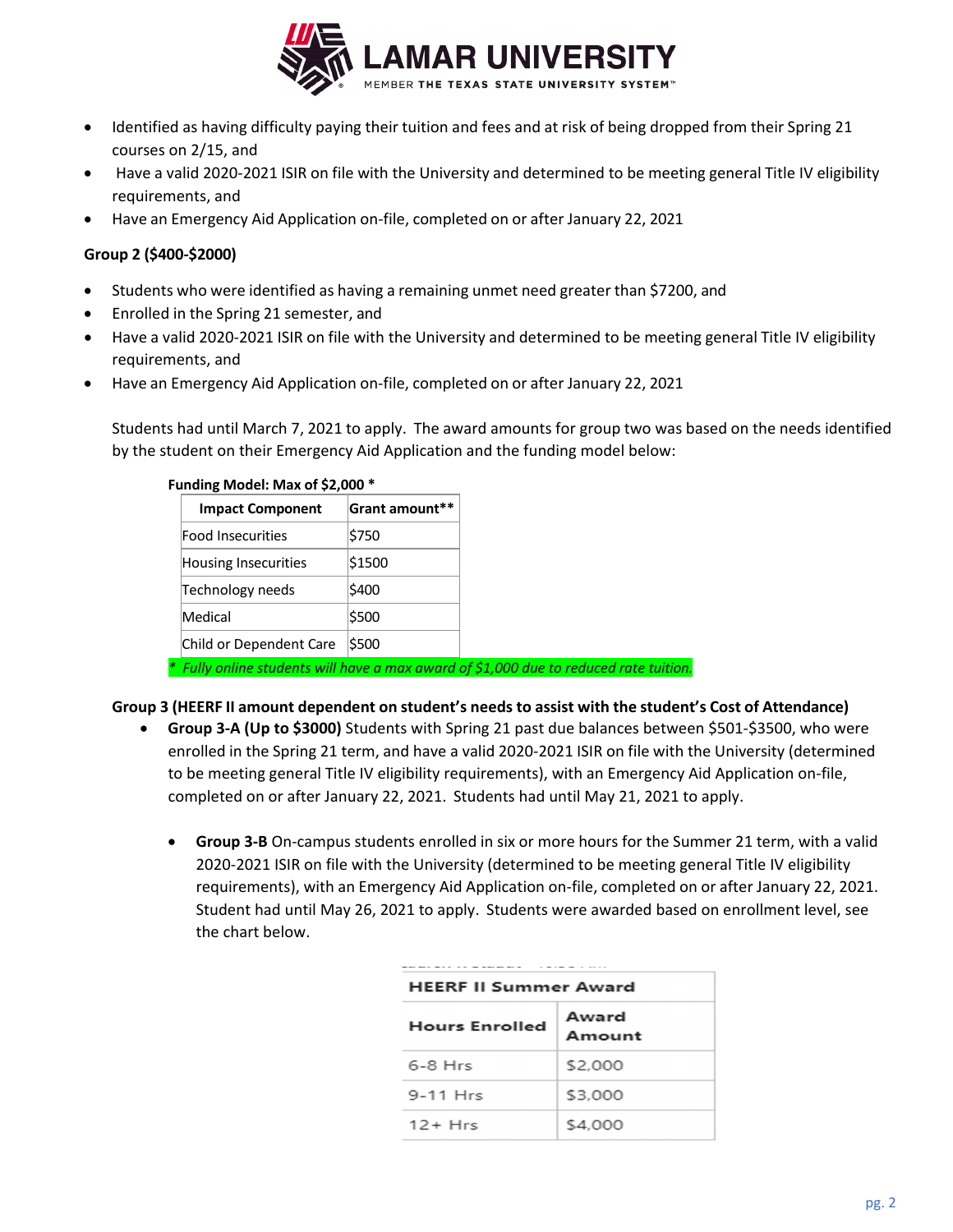

#### **Group 4 (\$400‐\$2000)**

- **Group 4‐A**Students who previously applied for COVID‐19 emergency relief funds under the CARES act who we were unable to award for the 2020‐2021 aid year due to lack of funds; and enrolled in the Spring 21 term, with a valid 2020‐2021 ISIR on file with the University and determined to be meeting general Title IV eligibility requirements.
- G**roup 4‐B:** Students who applied for emergency assistance through the Emergency Aid Application on or after January 22, 2021, enrolled at any point on or after March 13, 2020, with a valid 2020‐2021 ISIR on file with the University and determined to be meeting general Title IV eligibility requirements. The award amounts for these two groups is based on the needs identified by the student on their Emergency Aid Application and the funding model below:

| Funding Model: Max of \$2,000 * |                       |  |  |  |
|---------------------------------|-----------------------|--|--|--|
| <b>Impact Component</b>         | <b>Grant amount**</b> |  |  |  |
| <b>Food Insecurities</b>        | \$750                 |  |  |  |
| <b>Housing Insecurities</b>     | \$1500                |  |  |  |
| Technology needs                | \$400                 |  |  |  |
| Medical                         | \$500                 |  |  |  |
| Child or Dependent Care         | \$500                 |  |  |  |

*\* Fully online students will have a max award of \$1,000 due to reduced rate tuition.*

**Instructions, directions, and guidance provided by Lamar University to students concerning the CRRSAA HEERF II grants.**

The University emailed students the following:

#### *Email:*

#### *Hi {student name},*

*Lamar University has received Higher Education Emergency Aid Funds that may be available to students* that have been impacted by COVID-19. You have been identified as a student who may be eligible for *this funding. We encourage you to apply for these available funds by clicking HERE to submit your application. Deadline to apply is Sunday, March 7th.*

*Lamar University will review all applications the week of March 8th to determine eligibility and financial consideration. Please note that these funds are limited and are likely to run out.*

*To learn how to better manage budgets and expenses during this challenging time, students are encouraged to schedule an appointment with the Money Management Center for assistance. Click Here to meet with our specialist!*

The following text message was sent out to students in Group 3‐A: